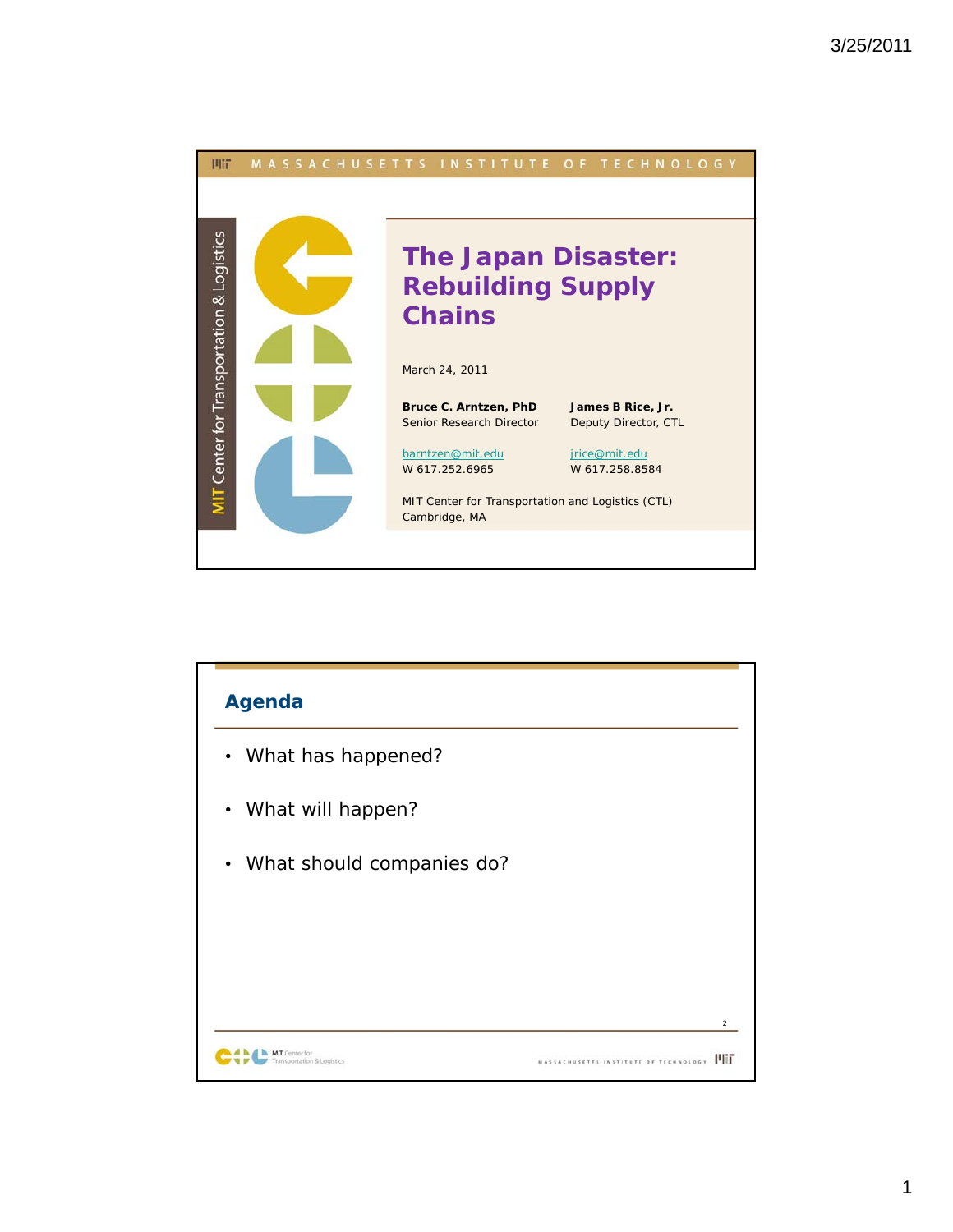

|                    |                                                             |                                                    | <b>Brief Impact</b>                                                                                                                                                   |
|--------------------|-------------------------------------------------------------|----------------------------------------------------|-----------------------------------------------------------------------------------------------------------------------------------------------------------------------|
| <b>Company</b>     | <b>Product</b>                                              | <b>Core Capacity Loss (Failure</b><br>mode)        |                                                                                                                                                                       |
| Apple              | $i$ Pad 2.                                                  | <b>Expect loss of supply</b>                       | Key component suppliers shutdown (NAND flash memory, touch<br>screens, iPad batteries)                                                                                |
| Freescale          | Accelerometers, pressure sensors<br>and other chips         | Loss of internal capacity                          | Plant in Sendai shutdown, shifting production to other facilities                                                                                                     |
| GM                 | Automobiles                                                 | Loss of supply                                     | US plant closed because lack of supply of engine air flow sensors                                                                                                     |
| Hitachi            | Engine air flow sensor                                      | Loss of internal capacity                          | Plant damaged                                                                                                                                                         |
| Honda              | Finished vehicles, auto components                          | Loss of supply                                     | Dependent on 10 suppliers located in radiation zone; Closed 3<br>component & 2 assembly plants; expect to lose 16,500 units; lost<br>contact with 44 of 113 suppliers |
| Kikoman            | Soy sauce, seaweed, wasabi                                  | Loss of internal capacity                          | Impacting buyers in Isreal which purchases 85% of soy sauce<br>supply from Kikoman                                                                                    |
| Mazda              | Finished vehicles, auto components                          | Loss of supply                                     | Plants closed, some to be closed until April                                                                                                                          |
| Nikon              | <b>SLR</b> cameras                                          | Loss of internal capacity                          | Plant closed; only plant making SLR cameras                                                                                                                           |
| Nissan             | Finished vehicles, engines                                  | Loss of internal capacity, loss of<br>supply       | Facility closed: lack water, electricity and gas to operate.<br>Considering sending engines from Tennesee plant to Japan                                              |
| ON Semiconductor   | <b>Semiconductors</b>                                       | Potential loss of internal<br>operations           | Temporary shutdown expected at several facilities                                                                                                                     |
| Ports in Japan     | Various                                                     | Loss of supply                                     | Est cost of port closures \$3.4B                                                                                                                                      |
| Powerchip Tech.    | DRAM                                                        | Loss of supply                                     | Redesigning product to use available supply                                                                                                                           |
| Renesas            | Drive train microprocessor                                  | Loss of internal capacity (clean<br>'oom)          | Facility closed; many auto companies dependent on this product                                                                                                        |
| Shin-Etsu Chemical | Silicon wafers                                              | Loss of internal capacity                          | Worlder's largest maker of silicon wafers disrupted; 57% of world's<br>wafers come from Japan                                                                         |
| Sony               | Rechargeable batteries, DVD, Blu-<br>rav discs, lasers      | Loss of internal capacity                          | Closed 10 factories                                                                                                                                                   |
| Toyota             | Finished vehicles: Yaris, Scion xB<br>and Scion xD, Pruis V | Loss of supply parts, Loss of<br>internal capacity | Shutdowns across all TMC plants. Expected loss of 140,000 <sup>4</sup><br>units, Prius only made in Japan.                                                            |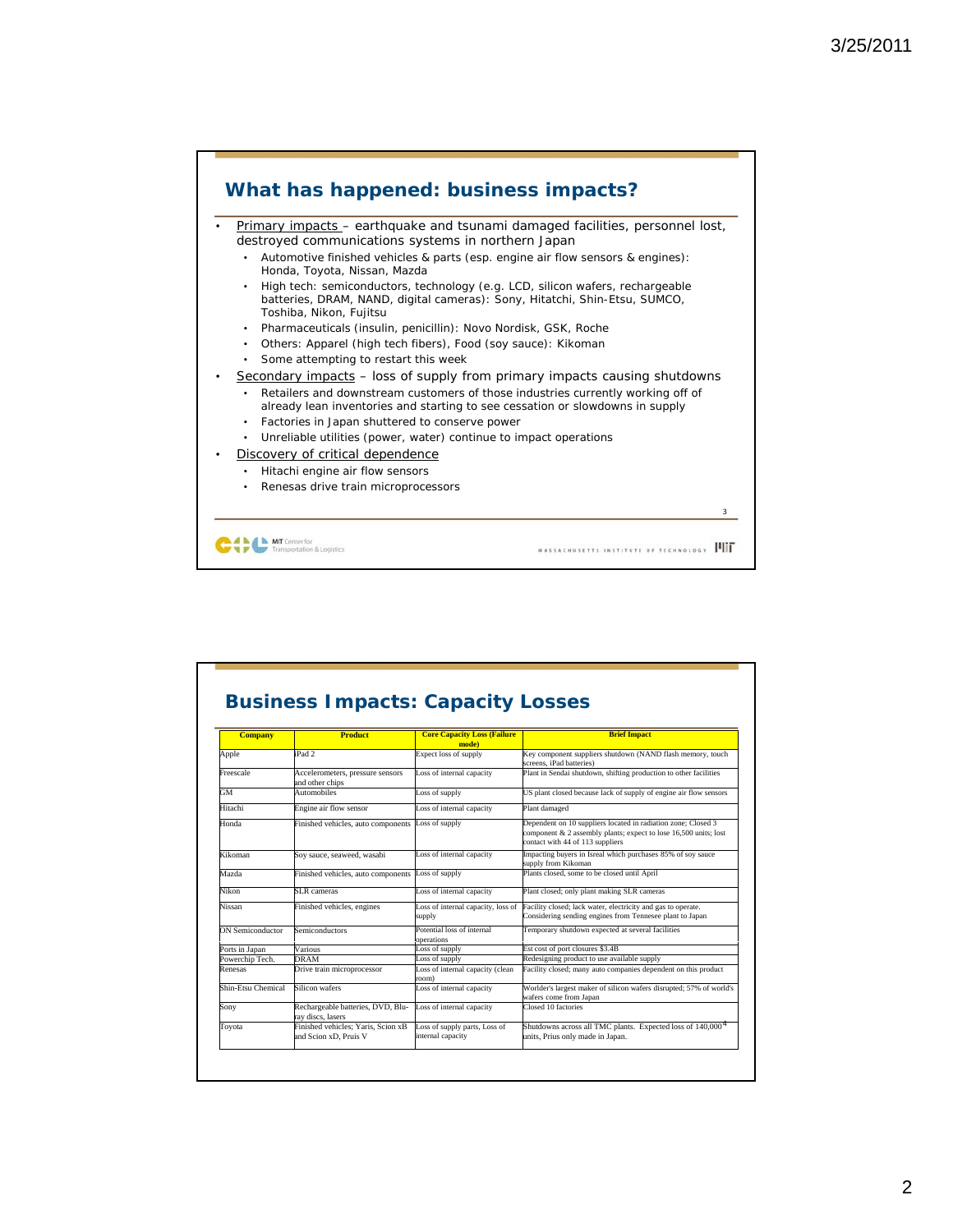

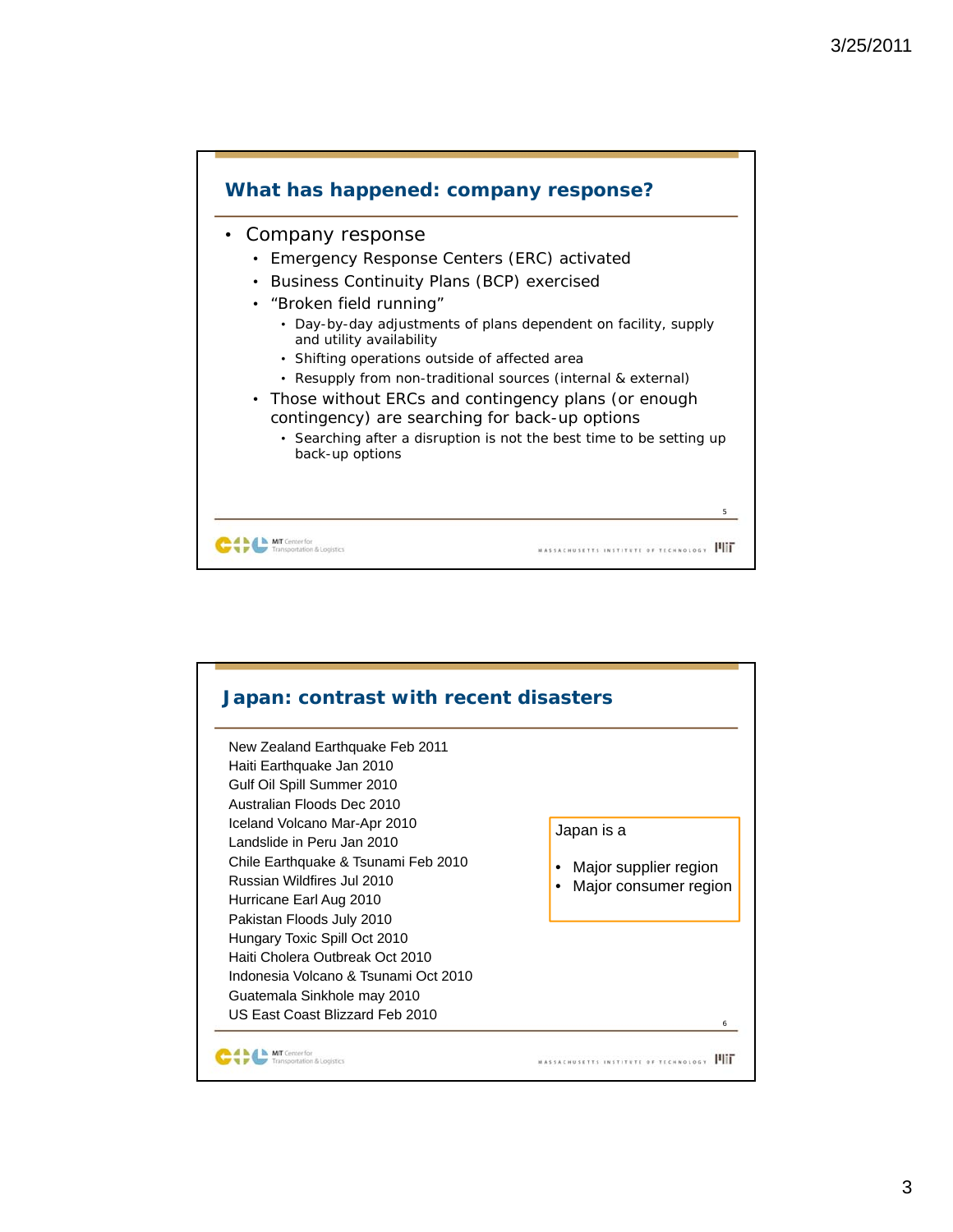

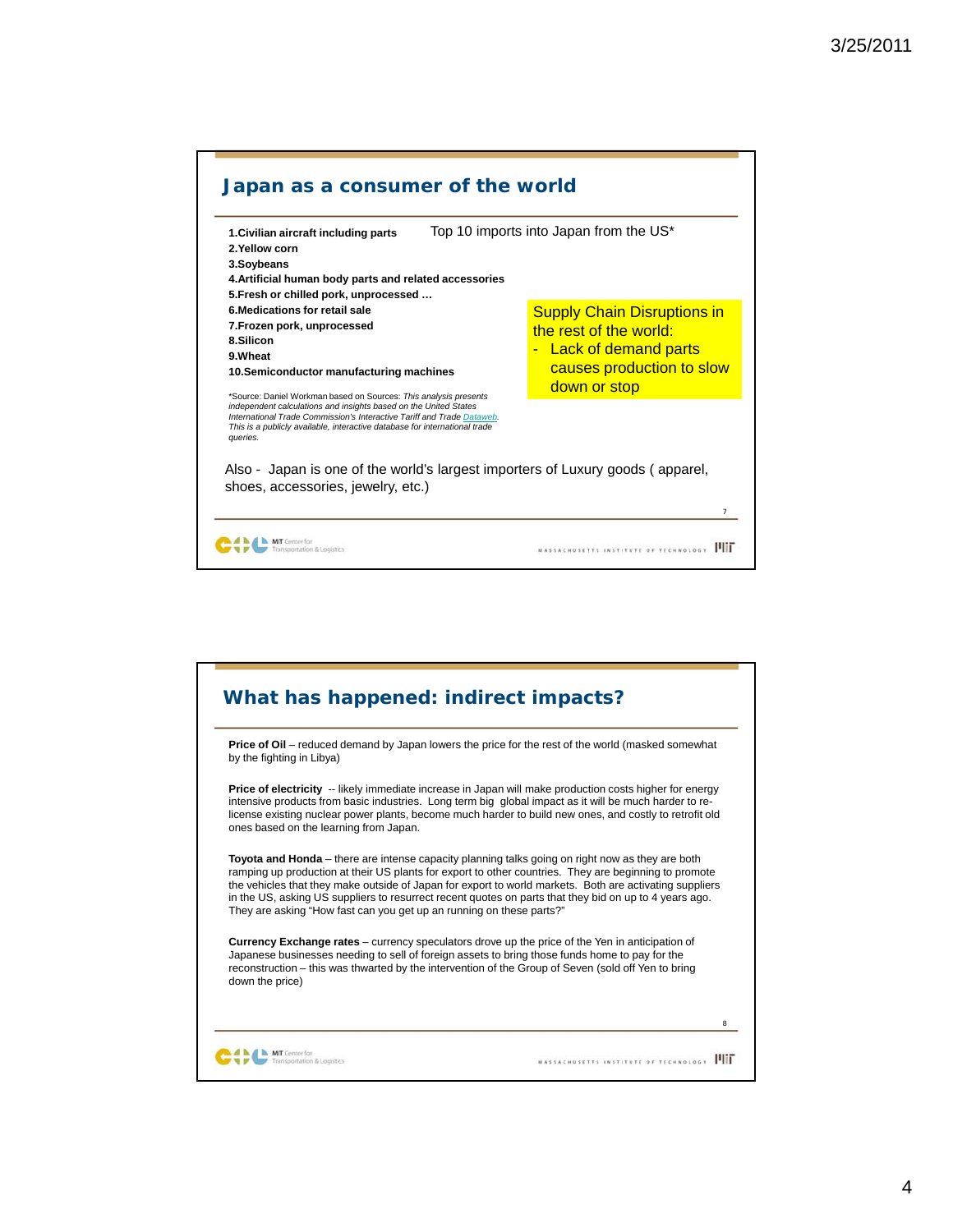

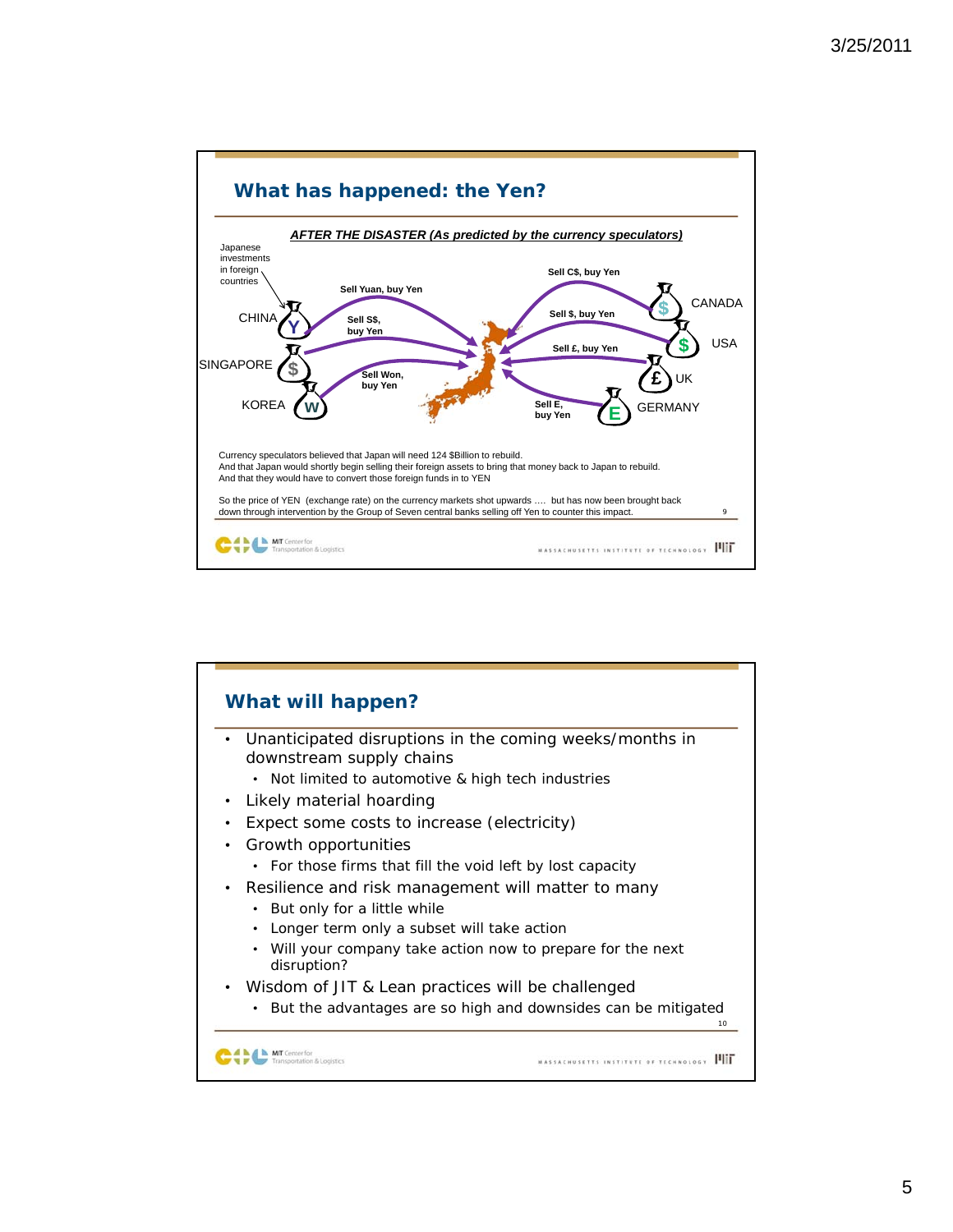

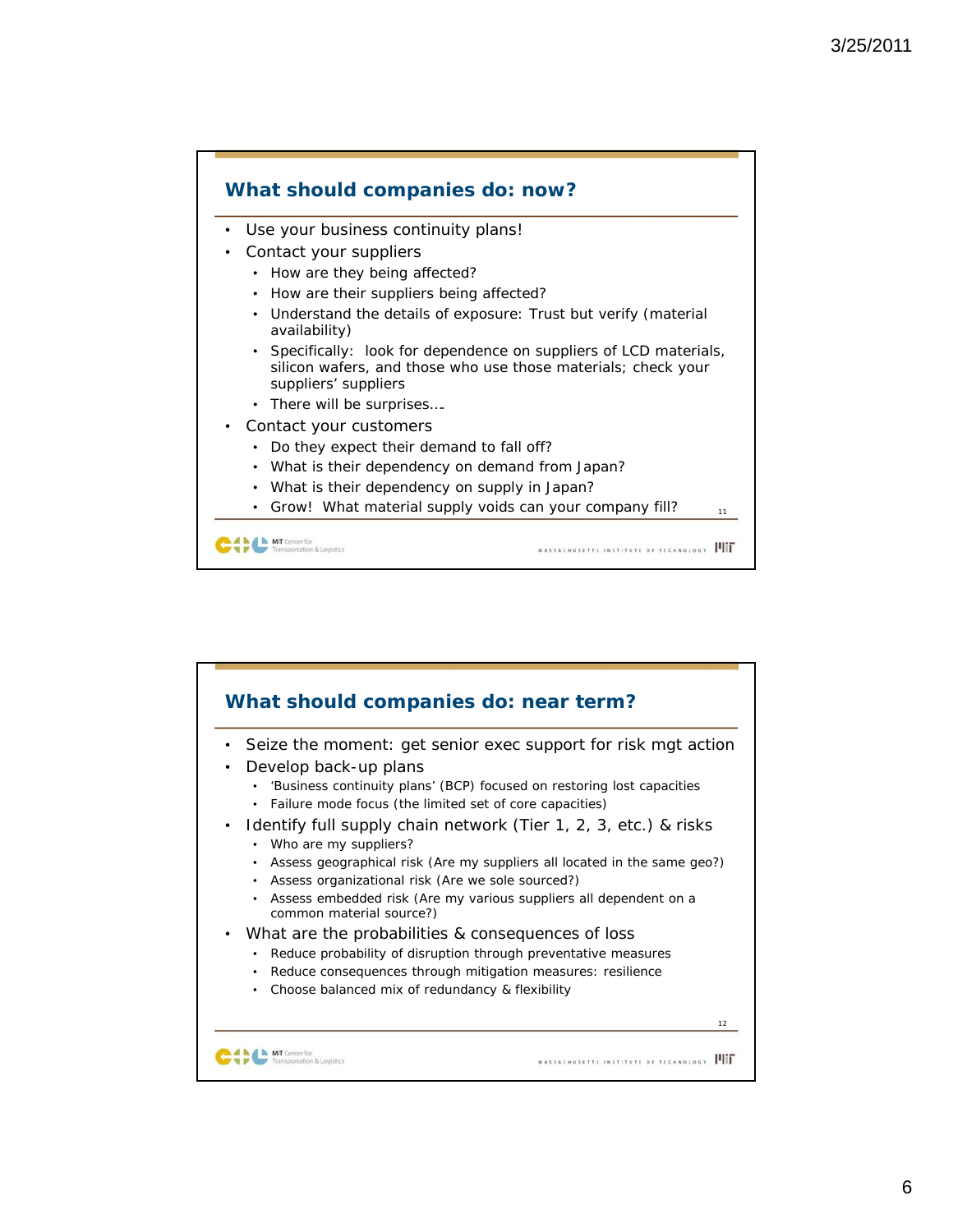

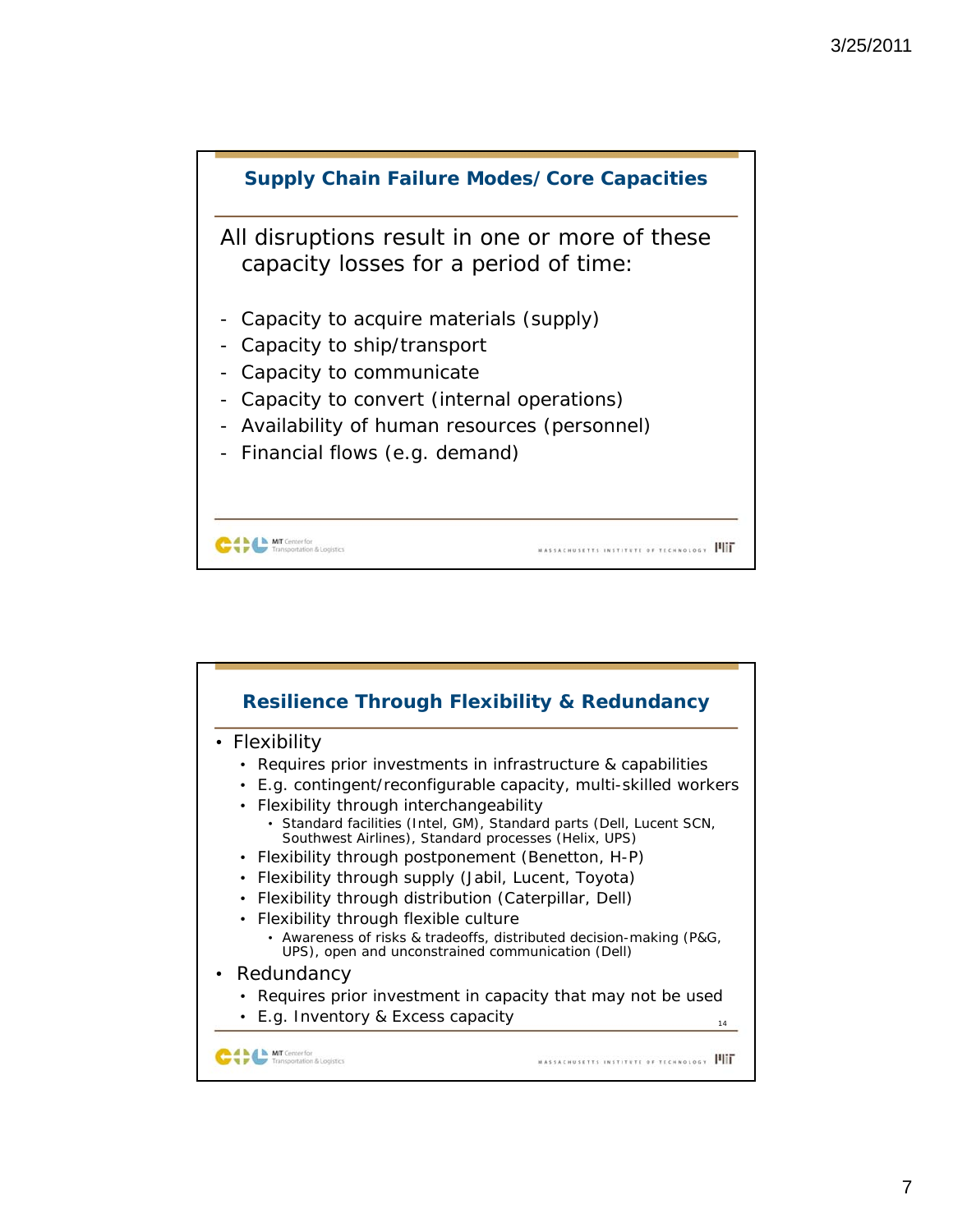